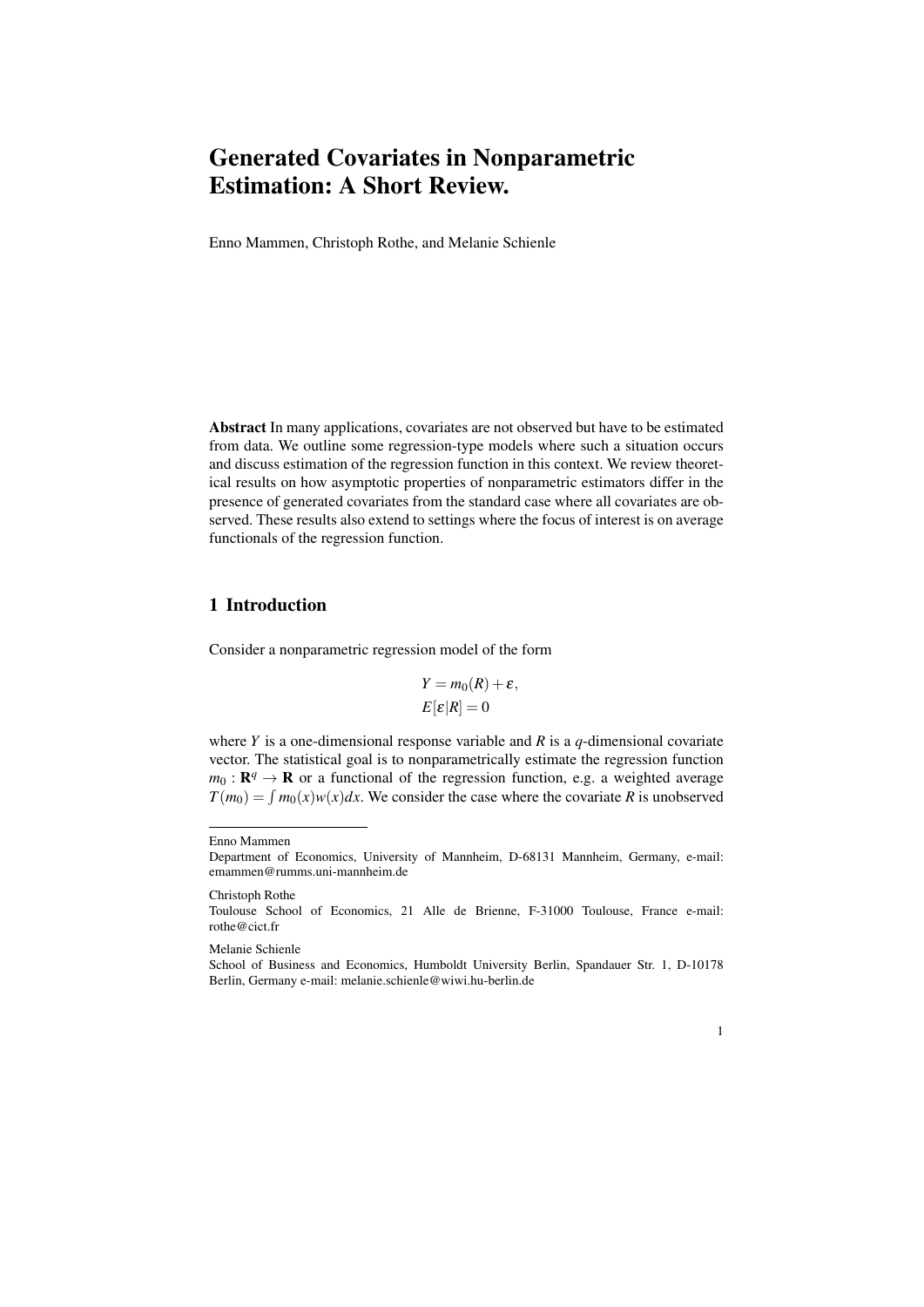but an estimator  $\widehat{R}$  of *R* is available. In this note, we provide some examples where such a situation occurs. Furthermore, appropriate forms of nonparametric estimators of *m*<sup>0</sup> are discussed and results on their asymptotic distribution are reviewed. In particular, we analyse how the real feasible estimator of  $m_0$  obtained via regression on *R*b differs from the infeasible one obtained by regressing on *R*. With stochastic expansions for the difference of these two estimators, the asymptotic distribution of the real estimator of  $m_0$  can be accurately described.

The note is organized as follows. In the next section, some examples illustrate how and where generated covariates typically appear in practice. Section 3 provides an overview of the asymptotic theory when  $m_0$  is estimated by local linear estimation. In particular, the theory can also be applied to cases where the main interest is in averages of the regression function  $m<sub>0</sub>$ , which is also important for some of the stated examples.

#### 2 Examples

# *2.1 Simultaneous Nonparametric Equation Models without Additivity (Imbens and Newey, 2009)*

In economic models, there are often unobserved covariates which affect both response and observed covariates. Generally, such covariates which are correlated with the disturbance are called endogenous. Imbens and Newey (2009) propose a regression model with endogenous covariates where the error variable does not enter additively into the model. This allows for general forms of unobserved heterogeneity which has led to recent popularity of such nonseparable models among economists.

They consider a general regression relation of the form

$$
Y=\mu(X_1,Z_1,e)
$$

where  $X_1$  and  $Z_1$  are observed covariates and Y is a one-dimensional response. While  $Z_1$  is independent of the error variable  $e$ , no assumptions are made on the dependence between  $X_1$  and  $e$  at this stage. For identification, however, assume that the endogenous variable  $X_1$  is generated as

$$
X_1=h(Z_1,Z_2,V),
$$

where  $Z_2$  is an observed so-called instrumental variable not contained in the original equation, and  $(Z_1, Z_2)$  is independent of the joint vector of errors  $(e, V)$ .

If the function  $h$  is strictly monotone in  $V$ , one can set without loss of generality that the conditional distribution of *V* given  $(Z_1, Z_2)$  is the uniform law on [0,1]. This can be achieved by putting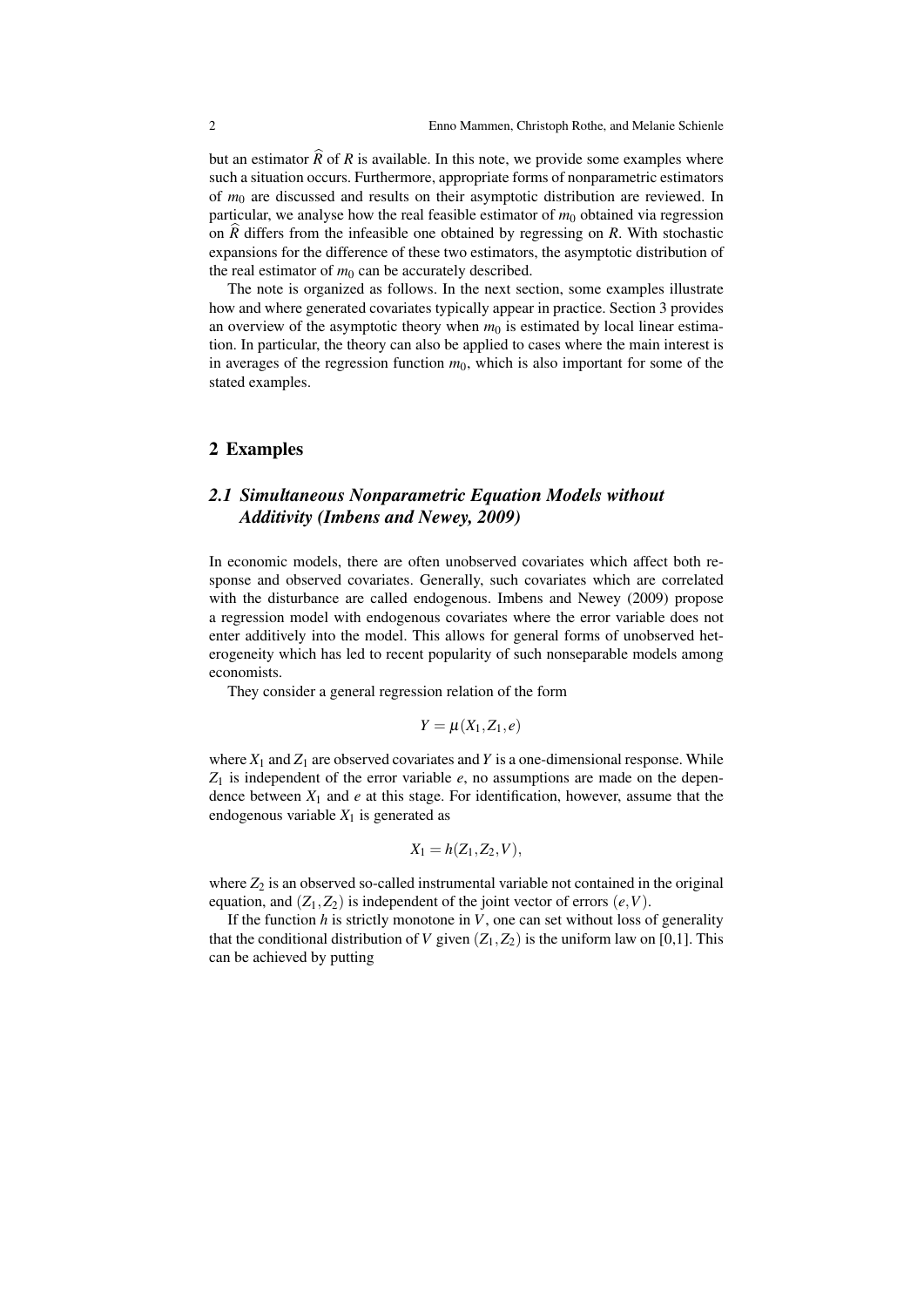$$
V = F_{X_1|Z_1,Z_2}(X_1,Z_1,Z_2)
$$

and choosing *h* as the inverse of  $F_{X_1|Z_1,Z_2}$ . Then by definition, the conditional distribution of *V* given  $(Z_1, Z_2)$  does not depend on  $(Z_1, Z_2)$ . Thus, *V* is independent of  $(Z_1, Z_2)$ . Note that the above independence assumption is slightly more restrictive, because it does not only require that  $(Z_1, Z_2)$  is independent of each *e* and *V* separately, but also of (*e,V*) jointly.

For fixed values of  $z_1$ ,  $z_2$  and  $v$  and for  $x_1 = h(z_1, z_2, v)$  it is straightforward to show

$$
E[\mu(x_1, z_1, e)|V = v]
$$
  
=  $E[\mu(X_1, Z_1, e)|Z_1 = z_1, Z_2 = z_2, V = v]$   
=  $E[\mu(X_1, Z_1, e)|X_1 = x_1, Z_1 = z_1, V = v]$   
=  $E[Y|Z_1 = z_1, Z_2 = z_2, V = v]$ .

Thus we can write

$$
Y=m_0(R)+\varepsilon
$$

where

$$
S = (X_1, Z_1, Z_2),
$$
  
\n
$$
R = r_0(S) = (X_1, Z_1, F_{X_1|Z_1, Z_2}(X_1, Z_1, Z_2)) = (X_1, Z_1, V),
$$
  
\n
$$
m_0(x_1, z_1, v) = E[\mu(x_1, z_1, e)|V = v],
$$
  
\n
$$
\varepsilon = Y - E[Y|S].
$$

In this model, the covariate *V* is unobserved, but an estimate  $\hat{V} = \hat{F}_{X_1|Z_1,Z_2}(X_1,Z_1,Z_2)$ of  $\hat{F}_{X_1|Z_1,Z_2}$  is available. Thus, instead of *R* also use the feasible  $\hat{R} = (X_1, Z_1, \hat{V})$ . Then the function  $m_0$  can be estimated by regressing *Y* onto  $\hat{R}$ . Let us denote this estimator as real, feasible estimator  $\hat{m}$ . One may compare this estimator to the theoretical, infeasible estimator  $\tilde{m}$  obtained from regressing *Y* onto *R*. If the asymptotics of the theoretical estimator  $\tilde{m}$  are well-understood, an asymptotic understanding of  $\hat{m}$  can be based on a stochastic expansion of the difference of  $\hat{m} - \tilde{m}$ .

The function  $m_0$  is not of direct interest because it contains the nuisance covariate *V*. In general, the focus is on the so-called average structural function  $E[\mu(x_1, z_1, e)]$ , the expected response if one exogenously fixes  $X_1$  at  $x_1$  and  $Z_1$  at  $z_1$ . This function can be estimated by

$$
\int_0^1 \widehat{m}(x_1,z_1,v)dv.
$$

Other functionals of interest are averages of the derivative  $\partial \mu(x_1, z_1, e)/\partial(x_1, z_1)$ .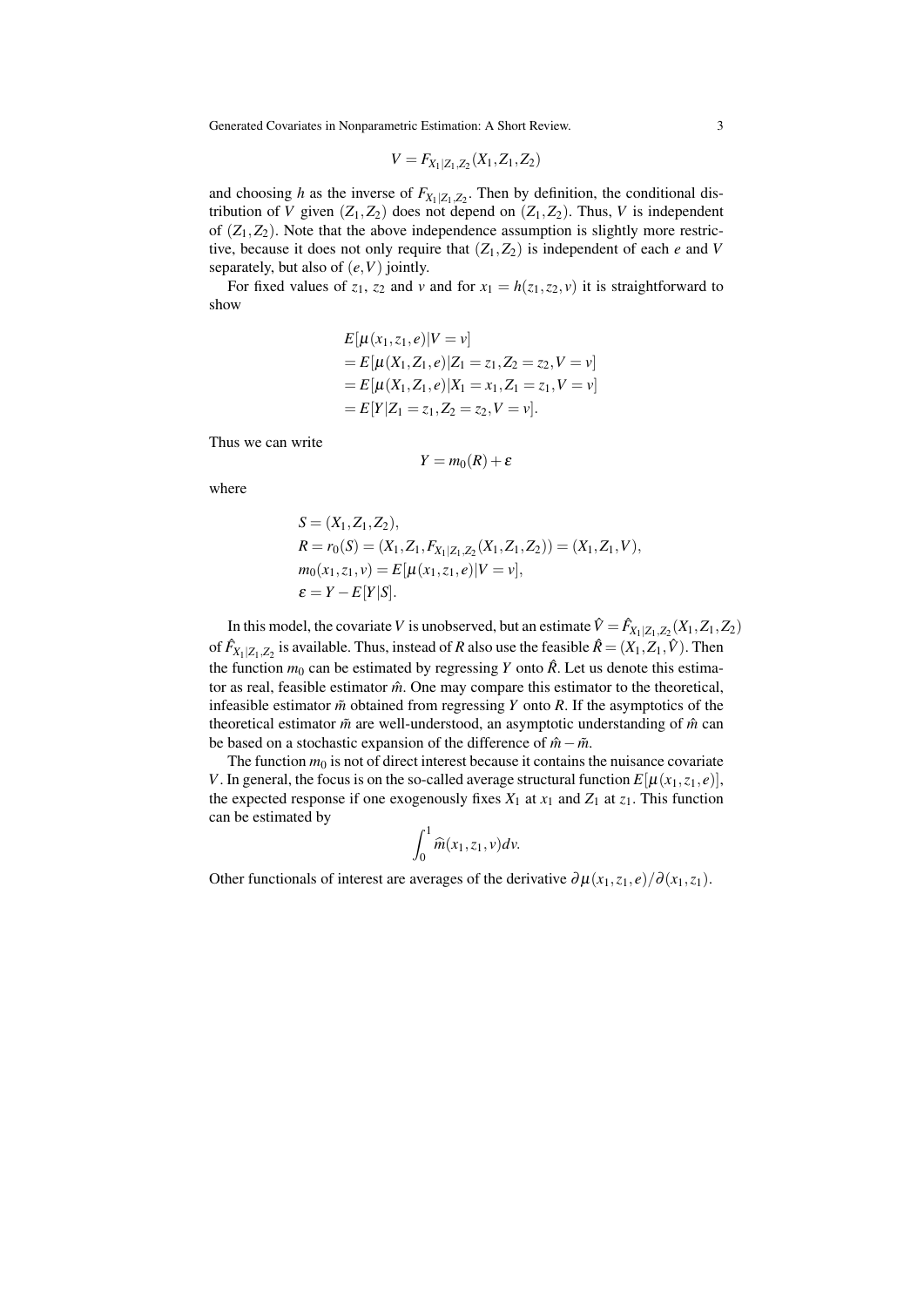## *2.2 Simultaneous Nonparametric Equation Models with Additivity (Newey, Powell, Vella 1999)*

In Newey, Powell, Vella (1999) a submodel of the regression model of the last subsection is considered. The setup differs from the last subsection by assuming that the error enters additively into the regression function, i.e.

$$
Y=\mu(X_1,Z_1)+e.
$$

For the control equation also an additive specification is used:

$$
X_1 = h(Z_1, Z_2) + V,
$$

but one could also proceed with the control equation of the last section.

With  $(Z_1, Z_2)$  independent of  $(e, V)$  as before, it is

$$
E[Y|X_1, Z_1, Z_2] = \mu(X_1, Z_1) + \lambda(V) = E[Y|X_1, Z_1, V]
$$

with  $\lambda(V) = E[e|V]$ . Thus we get an additive model where the regressor in the second additive component is not observed. This additive model can also be obtained under slightly weaker conditions, namely that  $E[e|Z_1, Z_2, V] = E[e|V]$  and  $E[V|Z_1, Z_2] = 0.$ 

There are two major approaches to fit an additive nonparametric model: marginal integration and backfitting. In Marginal Integration (Newey (1994), Tjøstheim and Auestad (1994), Linton and Nielsen (1995)), first a full dimensional regression function  $E[Y|X_1 = x_1, Z_1 = z_1, V = v]$  is estimated. And then in a second step, *v* is integrated out to obtain an estimate of  $\mu(x_1, z_1)$ . The first step of this procedure can be rewritten as a regression problem  $Y = m_0(R) + \varepsilon$  with unobserved regressor *R* where

$$
S = (X_1, Z_1, Z_2),
$$
  
\n
$$
R = r_0(S) = (X_1, Z_1, X_1 - h(Z_1, Z_2)) = (X_1, Z_1, V),
$$
  
\n
$$
m_0(r) = E[Y|R = r],
$$
  
\n
$$
\varepsilon = Y - E[Y|R].
$$

A fit of the unobserved *R* is given by  $\hat{R} = (X_1, Z_1, \hat{V})$  with  $\hat{V} = X_1 - \hat{h}(Z_1, Z_2)$  where  $\hat{h}$  is a (nonparametric) estimator of the control function  $h$ .

In the Smooth Backfitting approach (Mammen, Linton, Nielsen, 1999) for an additive model, estimates are obtained by iteration. As ingredients for the iteration algorithm, one needs estimators of the marginal expectations  $E[Y|X_1, Z_1]$ ,  $E[Y|V]$ , and of the joint density of  $(X_1, Z_1, V)$ . Here estimation of  $E[Y|V]$  can be rewritten as a regression problem  $Y = m_0(R) + \varepsilon$  with unobserved regressor *R* where now

$$
S = (X_1, Z_1, Z_2),
$$
  
\n
$$
R = r_0(S) = X_1 - h(Z_1, Z_2) = V,
$$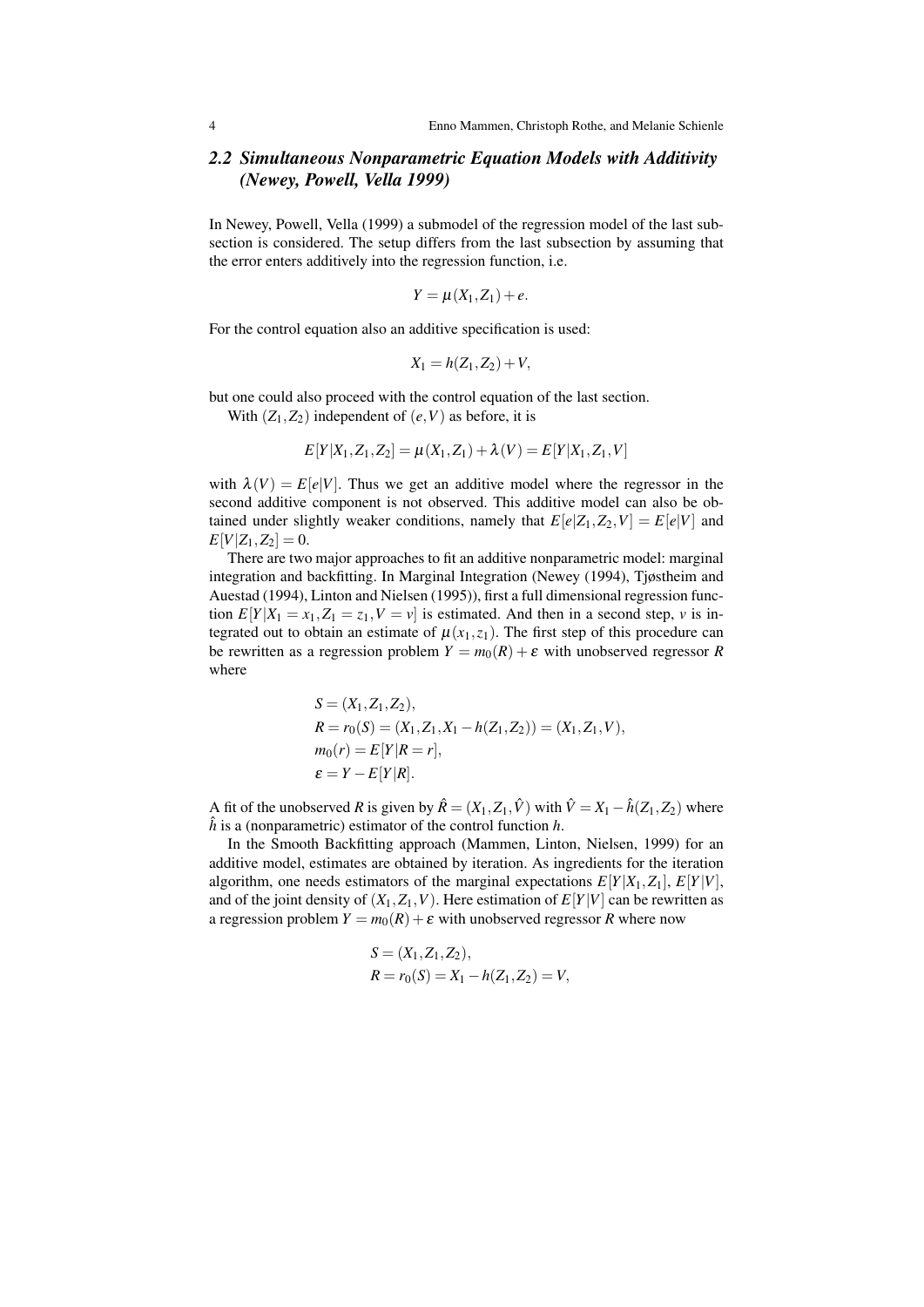$$
m_0(v) = E[Y|V = v],
$$
  

$$
\varepsilon = Y - E[Y|V].
$$

#### *2.3 Marginal Treatment Effects (Heckman, Vytlacil, 2005, 2009)*

In Heckman, Vytlacil (2005, 2009) the following model for treatment effects is discussed: we observe  $D$ *,* $Y_D$ *,* $X$ *,* $Z$  in

$$
Y_d = \rho(X, U_d, \theta_d) \quad \text{for } d = 0, 1
$$
  
 
$$
D = 1, \text{ if } V \leq \mu(Z), \text{ and } D = 0, \text{ otherwise.}
$$

Here  $\theta_0$  and  $\theta_1$  are unknown parameters that are finite or infinite-dimensional. Furthermore,  $\rho$  is a known function. An example for a specification would be  $\rho(X, U_d, \theta_d) = m_d(X) + U_d$  with a "nonparametric parameter"  $\theta_d = m_d$ . The variable *D* is a dummy variable that indicates if a person is treated or not. The model contains counterfactual outcomes. If a person is treated  $(D = 1)$  the outcome  $Y_1$  is observed, assuming that there also exists an unobserved outcome  $Y_0$  that would have been observed if the person had not been treated. The participation of the person in the treatment is driven by an unobserved variable *V*. Without loss of generality, set *V* as uniform distribution on [0*,*1]. For identification of the model the following condition is required:

 $(U_0, V)$  and  $(U_1, V)$  are conditionally independent of *Z* given *X*.

Note that the norming of *V* implies that  $P(D = 1|Z) = \mu(Z)$ .

Here, a function of interest is the Marginal Treatment Effect  $MTE(x, y) =$  $E[Y_1 - Y_0|X = x, V = v]$ , the expected treatment effect for an individual with covariate  $X = x$  that lies on the *v*-quantile of the unobserved propensity to participate in the treatment. It holds that

$$
MTE(x, v) = E[Y1 - Y0|X = x, V = v]
$$

$$
= -\frac{\partial}{\partial v}E[YD|X = x, \mu(Z) = v].
$$

This follows because for  $\delta > 0$  small:

$$
MTE(x, v) = E[Y_1 - Y_0|X = x, V = v]
$$
  
\n
$$
\approx \delta^{-1} (-E[Y_1I[V \ge v + \delta]|X = x] - E[Y_0I[V < v + \delta]|X = x]
$$
  
\n
$$
+ E[Y_1I[V \ge v]|X = x] + E[Y_0I[V < v]|X = x])
$$
  
\n
$$
= \delta^{-1} (-E[Y_1I[V \ge v + \delta]|X = x, \mu(Z) = v + \delta]
$$
  
\n
$$
-E[Y_0I[V < v + \delta]|X = x, \mu(Z) = v + \delta] + E[Y_1I[V \ge v]|X = x, \mu(Z) = v]
$$
  
\n
$$
+ E[Y_0I[V < v]|X = x, \mu(Z) = v]
$$
  
\n
$$
= \delta^{-1} (-E[Y_0I[V \ge v + \delta]|X = x, \mu(Z) = v + \delta]
$$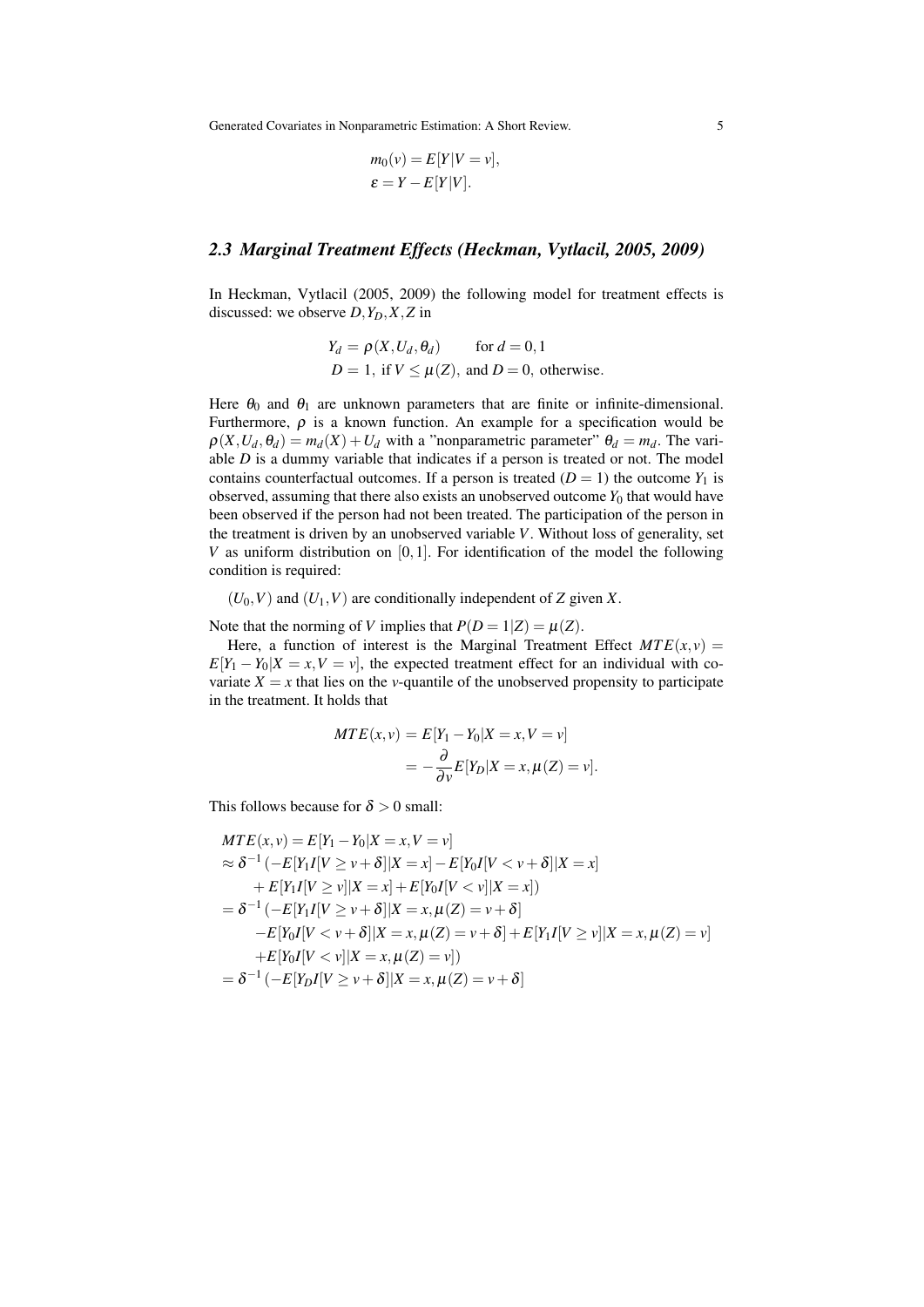6 Enno Mammen, Christoph Rothe, and Melanie Schienle

$$
-E[Y_DI[V < v + \delta]|X = x, \mu(Z) = v + \delta] + E[Y_DI[V \ge v]|X = x, \mu(Z) = v]
$$
\n
$$
+E[Y_DI[V < v]|X = x, \mu(Z) = v])
$$
\n
$$
= \delta^{-1}(-E[Y_D|X = x, \mu(Z) = v + \delta] + E[Y_D|X = x, \mu(Z) = v])
$$
\n
$$
\approx -\frac{\partial}{\partial v}E[Y_D|X = x, \mu(Z) = v].
$$

Here estimation of (the partial derivative of)  $E[Y_D|X=x, \mu(Z)=v]$  can be rewritten as a regression problem  $Y = m_0(R) + \varepsilon$  with unobserved regressor *R* where now

$$
Y = Y_D,
$$
  
\n
$$
S = (X, Z),
$$
  
\n
$$
R = r_0(S) = (X, \mu(Z)),
$$
  
\n
$$
m_0(r) = E[Y|(X, \mu(Z)) = r],
$$
  
\n
$$
\varepsilon = Y_D - E[Y_D|(X, \mu(Z))].
$$

Many treatment effects parameters and other parameters can be written as weighted averages of  $MTE(x, y)$ . Estimation of the  $MTE$  function is again based on a regression problem with an unobserved covariate  $\mu(Z)$ . Here interest is in a partial derivative of the regression function.

#### *2.4 Further Examples.*

Further examples of regression problems with unobserved covariates are sample selection models, censored regression models, generalized Roy models, stochastic volatility models and semiparametric GARCH-in-Mean models. For a discussion and/or references of these models we refer to Mammen, Rothe and Schienle (2011).

## 3 Nonparametric Regression with Nonparametrically Generated Covariates.

In all examples of the last section, the fit  $\hat{R}$  of the unobserved covariate is of the form  $\hat{R} = \hat{r}(S)$ , where  $\hat{r}$  is an estimator of a function  $r_0$  that fulfills  $R = r_0(S)$  for an observed covariate *S*. Thus we have the following nonparametric regression model

$$
Y = m_0(r_0(S)) + \varepsilon,
$$
  

$$
E[\varepsilon|S] = 0.
$$

In this section, we give a brief description of the asymptotics of a nonparametric estimator  $\hat{m}$  that is based on regressing *Y* onto the fitted covariate  $\hat{R} = \hat{r}(S)$ . For illustration, we restrict the discussion to the special case where  $\hat{m} = \hat{m}_{LL}$  is a local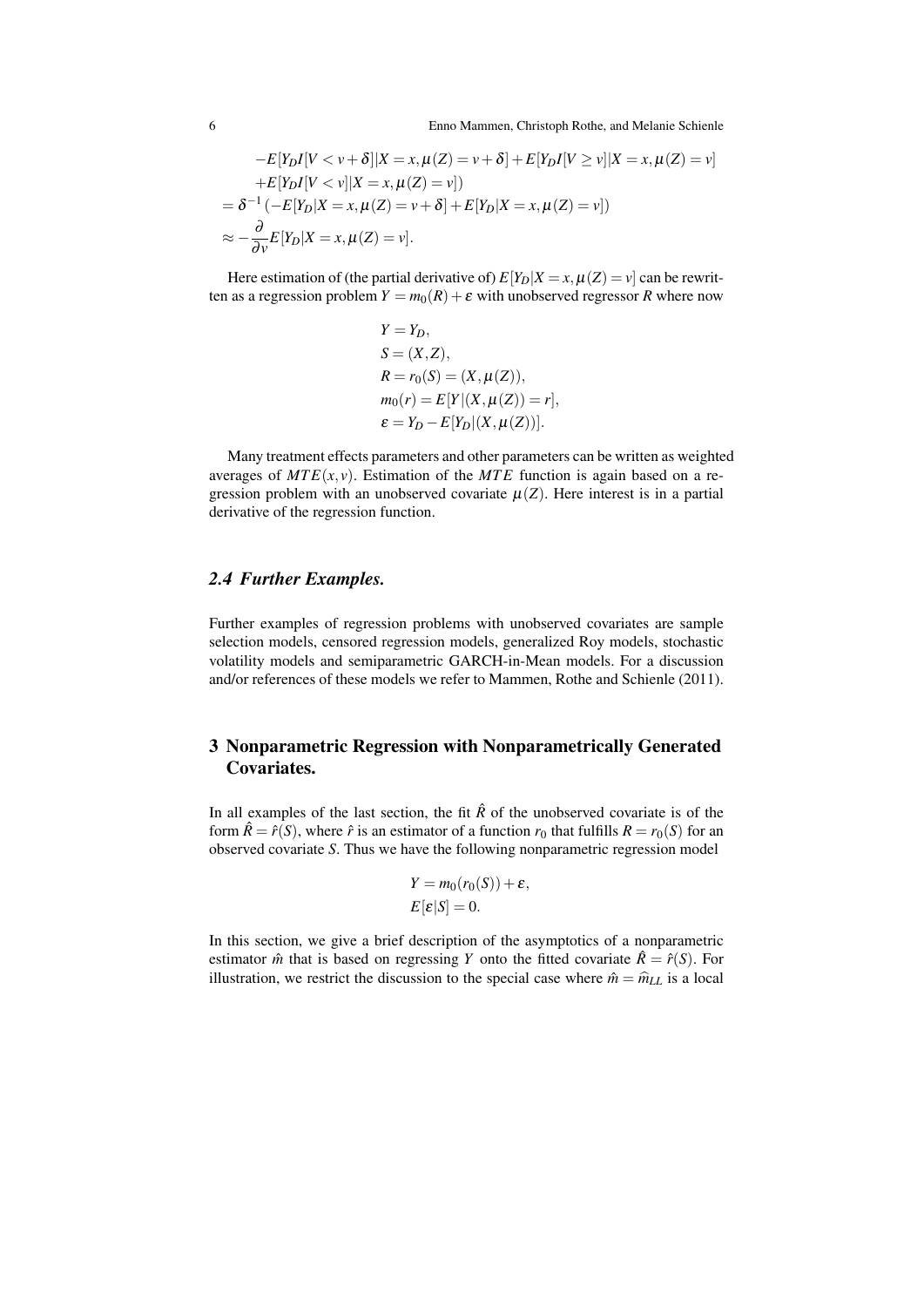linear estimator for an i.i.d. sample  $(S_i, Y_i)$ , i.e.  $\widehat{m}_{LL}(x) = \widehat{\alpha}$ , where  $(\widehat{\alpha}, \beta)$  minimizes

$$
\sum_{i=1}^n [Y_i - \alpha - \beta^T (\widehat{R}_i - x)]^2 K_h (\widehat{R}_i - x).
$$

Here is  $K_h(u)$  a product kernel:

$$
K_h(u) = (h_1 \cdot \ldots \cdot h_q)^{-1} K_1(u_1) \cdot \ldots \cdot K_q(u_q)
$$

for kernel functions  $K_1, ..., K_q$  and a bandwidth vector  $h = (h_1, ..., h_q)$ . We call this estimator also the real estimator, in contrast to the theoretical estimator  $\widetilde{m}_{LL}$  which is defined as  $\widetilde{m}_{LL}(x) = \widetilde{\alpha}$  where  $(\widetilde{\alpha}, \beta)$  minimizes

$$
\sum_{i=1}^n [Y_i - \alpha - \beta^T (R_i - x)]^2 K_h (R_i - x).
$$

Since the *Ri*'s are unobserved, this theoretical estimator is infeasible. It is, however, introduced here because its asymptotic behaviour is well understood. Thus, for the asymptotic properties of the real estimator we only need a stochastic expansion of  $\hat{m}_{LL}(x) - \tilde{m}_{LL}(x)$ . Such an expansion was derived in Mammen, Rothe and Schienle (2011) (MRS in the following).

For the comparison of  $\hat{m}_{LL}$  and  $\tilde{m}_{LL}$ , MRS use three types of assumptions: besides standard smoothing assumptions, these are conditions on accuracy (A) and complexity (C) of the estimator  $\hat{r}$  of  $r_0$ . The assumption (A) requires that  $\hat{r}$  converges to  $r_0$  with a rate that is fast enough. The assumption  $(C)$  states that there exist sequences of sets  $\mathcal{M}_n$  with two properties: (i)  $\hat{r} \in \mathcal{M}_n$  with probability tending to one. (ii) The sets  $\mathcal{M}_n$  are not too large, where size is measured by entropy. The main result in MRS is the following expansion

$$
\widehat{m}_{LL}(x) - \widetilde{m}_{LL}(x) \approx -m'(x) \frac{\frac{1}{n} \sum_{i=1}^{n} K_h(r_0(S_i) - x)(\widehat{r}(S_i) - r_0(S_i))}{\frac{1}{n} \sum_{i=1}^{n} K_h(r_0(S_i) - x)}.
$$

This result can be interpreted as follows: The real estimator  $\hat{m}_{LL}(x)$  and the oracle estimator  $\widetilde{m}_{LL}(x)$  differ by a local weighted average of the estimator of  $r_0$ :

$$
-m'(x)\frac{\frac{1}{n}\sum_{i=1}^{n}K_h(r_0(S_i)-x)(\widehat{r}(S_i)-r_0(S_i))}{\frac{1}{n}\sum_{i=1}^{n}K_h(r_0(S_i)-x)}.
$$

This local average is of the order of the bias of  $\hat{r}$  but it may have a faster rate as the variance part of  $\hat{r}$ . Thus we can conclude that for achieving a certain rate of convergence for estimating  $m_0$ , it is not necessary that an estimator of  $r_0$  has the same or a faster rate. A similar result can be obtained for derivatives of the regression function.

We now shortly outline the main ideas of how the expansion of  $\hat{m}_{LL}(x) - \tilde{m}_{LL}(x)$ was obtained in MRS. We want to compare: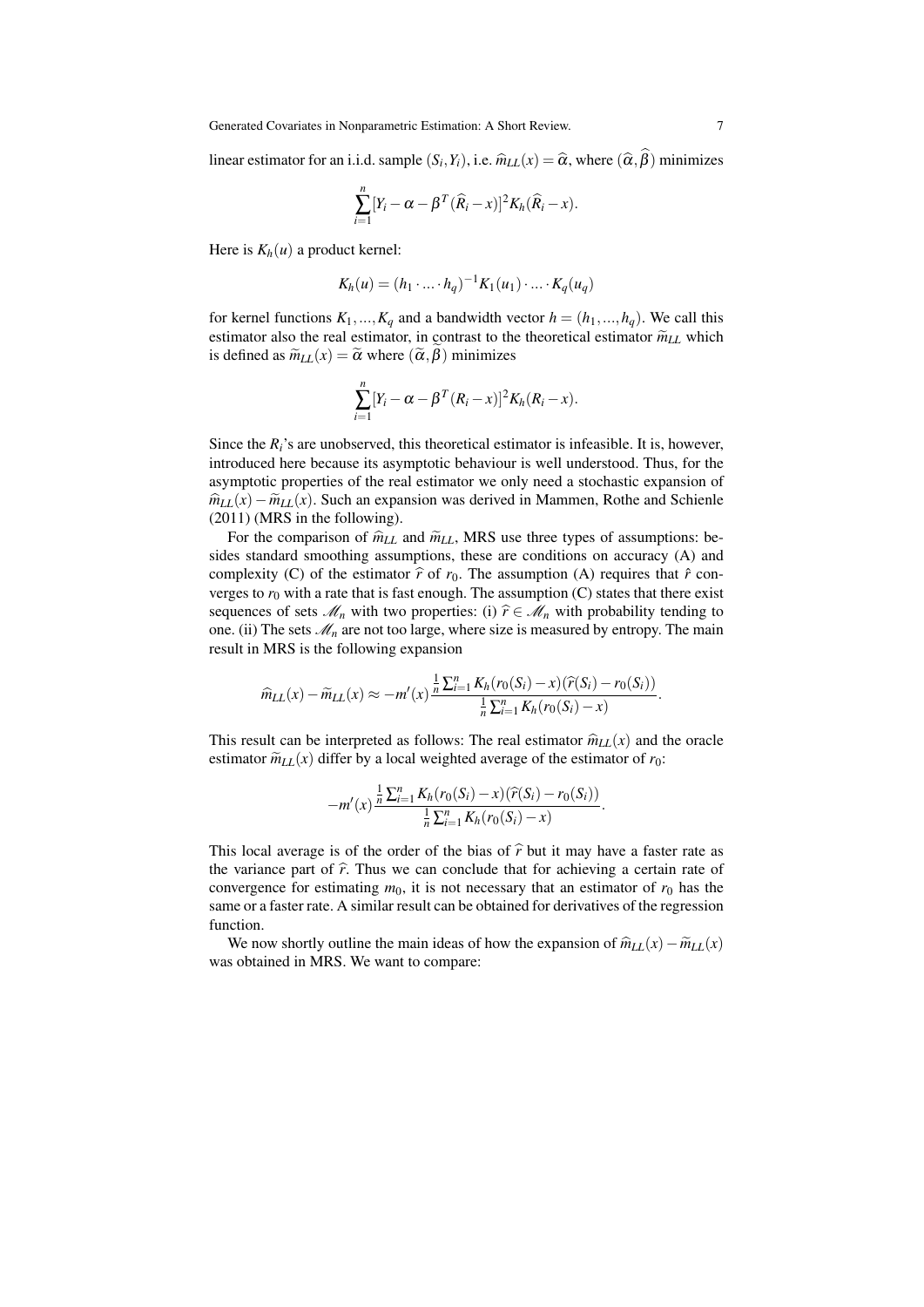real estimator  $\hat{m}_{LL}$  = SMOOTH of  $\hat{r}(S)$  versus  $m_0(r_0(S)) + \varepsilon$ , oracle estimator  $\widetilde{m}_{LL}$  = SMOOTH of  $r_0(S)$  versus  $m_0(r_0(S)) + \varepsilon$ .

Now, because of additivity of the operator SMOOTH, it is

$$
\widehat{m}_{LL} = \text{SMOOTH of } \widehat{r}(S) \text{ versus } m_0(\widehat{r}(S)) + \varepsilon + \text{SMOOTH of } \widehat{r}(S) \text{ versus } m_0(r_0(S)) - m_0(\widehat{r}(S)).
$$

If  $\hat{r}$  was non-random we get, because  $|\hat{r}(S) - r_0(S)|$  is small by assumption (A),

$$
\hat{m}_{LL} \approx \text{SMOOTH of } r_0(S) \text{ versus } m_0(r_0(S)) + \varepsilon
$$
  
+ SMOOTH of  $\hat{r}(S)$  versus  $m_0(r_0(S)) - m_0(\hat{r}(S))$   

$$
\approx \tilde{m}_{LL}
$$
+ SMOOTH of  $r_0(S)$  versus  $m'_0(r_0(S))(r_0(S) - \hat{r}(S))$ .

This is (nearly) the formula of the desired expansion.

It remains to take care of the fact that  $\hat{r}$  is random and not purely deterministic. In order to do so, the argument must be uniform over the set of possible realizations of  $\hat{r}$ . This can be achieved by an empirical process worst case analysis. We must show that

$$
|\widehat{m}_{LL,r}(x) - \widetilde{m}_{LL}(x)| + m'(x)\frac{\frac{1}{n}\sum_{i=1}^{n}K_h(r_0(S_i) - x)(r(S_i) - r_0(S_i))}{\frac{1}{n}\sum_{i=1}^{n}K_h(r_0(S_i) - x)}
$$

is small uniformly for *r* in  $\mathcal{M}_n$ . Here  $\hat{m}_{LL,r}$  is the local linear estimator based on<br>measure *V* ante  $u(S)$ . At this stage of the graphs are malaxe use of Assumption (G) regressing *Y* onto  $r(S)$ . At this stage of the proof one makes use of Assumption (C).

#### References

- 1. Heckman, J.J. and Vytlacil, E. J.: Structural equations, treatment effects, and econometric policy evaluation. Econometrica 73, 669–738 (2005)
- 2. Heckman, J.J. and Vytlacil, E. J.: Econometric Evaluation of Social Programs, Part II: Using the Marginal Treatment Effect to Organize Alternative Econometric Estimators to Evaluate Social Programs, and to Forecast their Effects in New Environments. In: Heckman, J.J. and Leamer, E.E. (eds.) Handbook of Econometrics 6, chapter 71, Elsevier (2007)
- 3. Imbens, G.W. and Newey, W.K.: Identification and Estimation of Triangular Simultaneous Equations Models Without Additivity. Econometrica 77, 1481–1512 (2009)
- 4. Linton, O. and Nielsen, J.P.: Kernel estimation of partial means and a general variance estimator. Biometrika 82, 93-100 (1995)
- 5. Mammen, E. , Linton, O. and Nielsen, J.P.: The existence and asymptotic properties of a backfitting algorithm under weak conditions. Annals of Statistics 27, 1443–1490 (1999)
- 6. Mammen, E. , Rothe, C. and Schienle, M. : Nonparametric regression with nonparametrically generated covariates. Preprint (2011)
- 7. Newey, W.K.: A kernel method of estimating structured nonparametric regression based on marginal integration. Econometric Theory 10, 233-253 (1994)